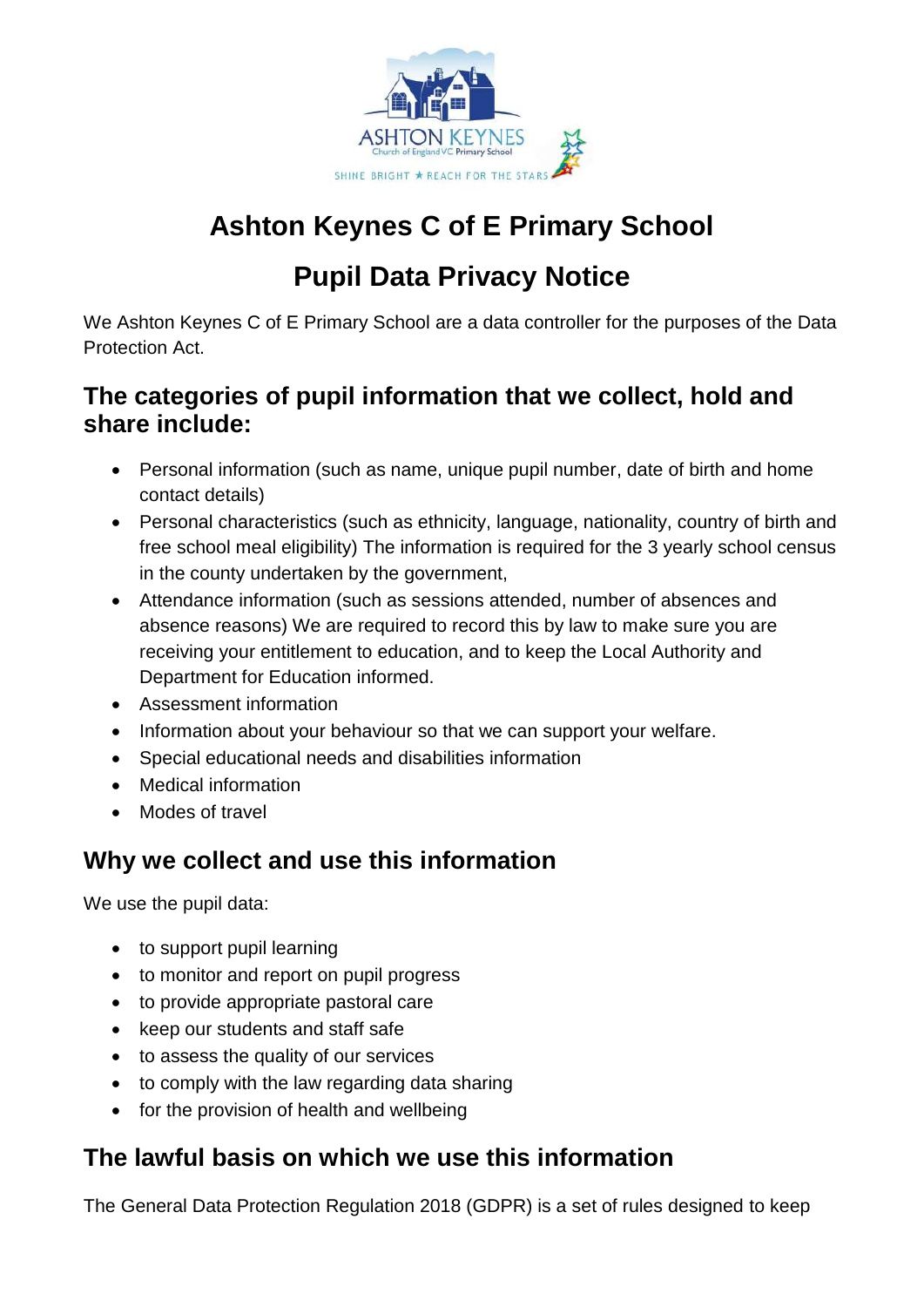your personal details safe and to ensure it is not used inappropriately. By law we have a legal obligation to process your data, we also collect information for the reason of vital interest (in relation to Article 6 & 9 of GDPR) to make sure we meet the requirements of:

- [The Education Act 1996](https://www.legislation.gov.uk/ukpga/1996/56/contents)
- [TheSchoolAdmissionsCode](https://www.gov.uk/government/publications/school-admissions-code--2)
- [Keeping Children Safe in Education](https://www.gov.uk/government/publications/keeping-children-safe-in-education--2)

We need to process your data to support and protect you and make sure your best interests at met as a pupil of Ashton Keynes C of E Primary School. Where lawful basis does not allow to collect essential personal information we will use explicit consent.

To find out more about the data collection requirement placed on us by the Department for Education e.g. school census, please use the following link: **<https://www.gov.uk/education/data-collection-and-censuses-for-schools>**

## **Collecting pupil information**

Whilst the majority of pupil information you provide to us is mandatory, some of it is provided to us on a voluntary basis. In order to comply with the General Data Protection Regulation, we will inform you whether you are required to provide certain pupil information to us or if you have a choice in this.

## **Storing pupil data**

We hold physical data for one year after the pupil leaves us unless we are required by law to hold it for a longer period (SEND information for example). Data on SIMS is kept until the age of 25 and if safeguarding regualtions apply until the age of 35

### **Who we share pupil information with**

We routinely share pupil information with:

- schools that the pupil's attend after leaving us
- our local authority Wiltshire County Council
- the Department for Education (DfE)
- the NHS/School nurses
- councellors/Educational Psychologists when appropriate
- Capita SIMS & FMS our management information system
- Law enforcement agencies
- Ofsted
- Challenge Partners
- Parentmail
- Parent Pav
- Social Services
- Third party web based learning platforms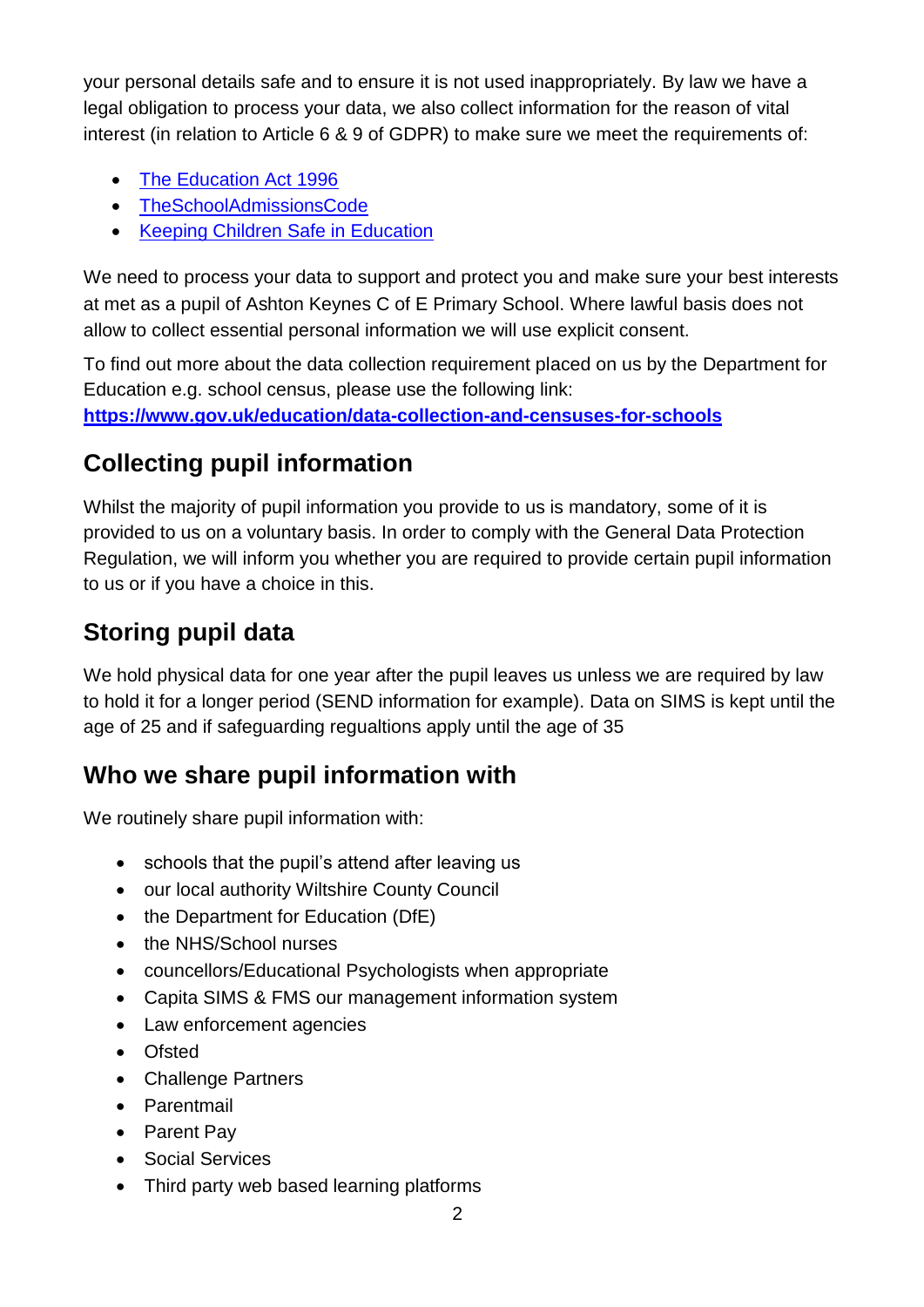### **Why we share pupil information**

We do not share information about our pupils with anyone without consent unless the law and our policies allow us to do so.

We share pupils' data with the Department for Education (DfE) on a statutory basis. This data sharing underpins school funding and educational attainment policy and monitoring.

We are required to share information about our pupils with our local authority (LA) and the Department for Education (DfE) under section 3 of The Education (Information About Individual Pupils) (England) Regulations 2013.

We are required to share information about our pupils with the (DfE) under regulation 5 of The Education (Information About Individual Pupils) (England) Regulations 2013.

### **Data collection requirements:**

To find out more about the data collection requirements placed on us by the Department for Education (for example; via the school census) go to [https://www.gov.uk/education/data](https://www.gov.uk/education/data-collection-and-censuses-for-schools)[collection-and-censuses-for-schools.](https://www.gov.uk/education/data-collection-and-censuses-for-schools)

## **The National Pupil Database (NPD)**

The NPD is owned and managed by the Department for Education and contains information about pupils in schools in England. It provides invaluable evidence on educational performance to inform independent research, as well as studies commissioned by the Department. It is held in electronic format for statistical purposes. This information is securely collected from a range of sources including schools, local authorities and awarding bodies.

We are required by law, to provide information about our pupils to the DfE as part of statutory data collections such as the school census and early years' census. Some of this information is then stored in the NPD. The law that allows this is the Education (Information About Individual Pupils) (England) Regulations 2013.

To find out more about the NPD, go to

[https://www.gov.uk/government/publications/national-pupil-database-user-guide-and](https://www.gov.uk/government/publications/national-pupil-database-user-guide-and-supporting-information)[supporting-information.](https://www.gov.uk/government/publications/national-pupil-database-user-guide-and-supporting-information)

The department may share information about our pupils from the NPD with third parties who promote the education or well-being of children in England by:

- conducting research or analysis
- producing statistics
- providing information, advice or guidance

The Department has robust processes in place to ensure the confidentiality of our data is maintained and there are stringent controls in place regarding access and use of the data.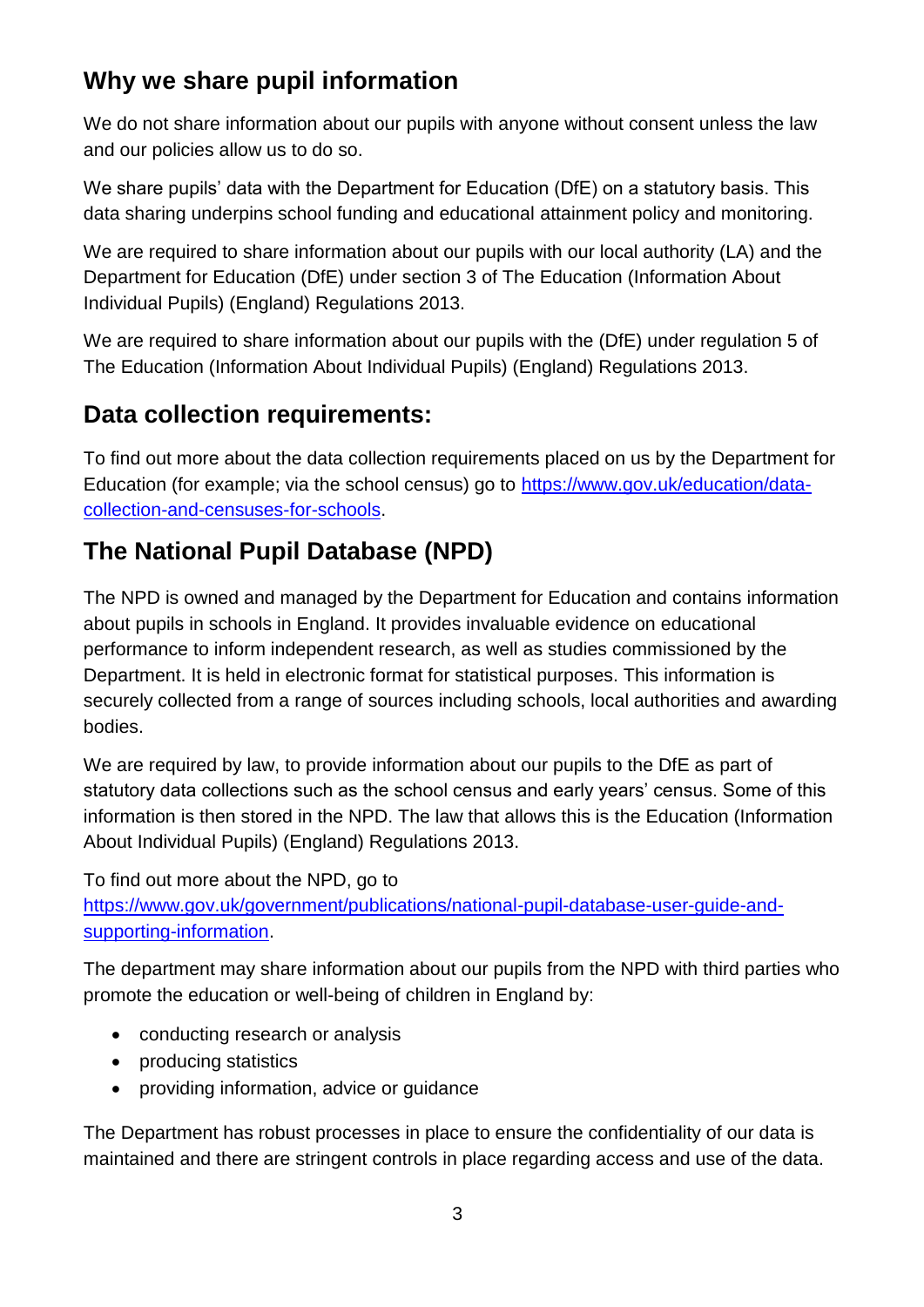Decisions on whether DfE releases data to third parties are subject to a strict approval process and based on a detailed assessment of:

- who is requesting the data
- the purpose for which it is required
- the level and sensitivity of data requested: and
- the arrangements in place to store and handle the data

To be granted access to pupil information, organisations must comply with strict terms and conditions covering the confidentiality and handling of the data, security arrangements and retention and use of the data.

For more information about the department's data sharing process, please visit: <https://www.gov.uk/data-protection-how-we-collect-and-share-research-data>

For information about which organisations the department has provided pupil information, (and for which project), please visit the following website: <https://www.gov.uk/government/publications/national-pupil-database-requests-received>

To contact DfE:<https://www.gov.uk/contact-dfe>

#### **Requesting access to your personal data**

Under data protection legislation, parents and pupils have the right to request access to information about them that we hold. To make a request for your personal information, or be given access to your child's educational record, contact Data Protection Officer Mrs. Jane Harrold via the School Office.

You also have the right to:

- object to processing of personal data that is likely to cause, or is causing, damage or distress
- prevent processing for the purpose of direct marketing
- object to decisions being taken by automated means
- in certain circumstances, have inaccurate personal data rectified, blocked, erased or destroyed; and
- claim compensation for damages caused by a breach of the Data Protection regulations

If you have a concern about the way we are collecting or using your personal data, we request that you raise your concern with us in the first instance. Alternatively, you can contact the Information Commissioner's Office at<https://ico.org.uk/concerns/>

# **Contact**

If you would like to discuss anything in this privacy notice, please contact: